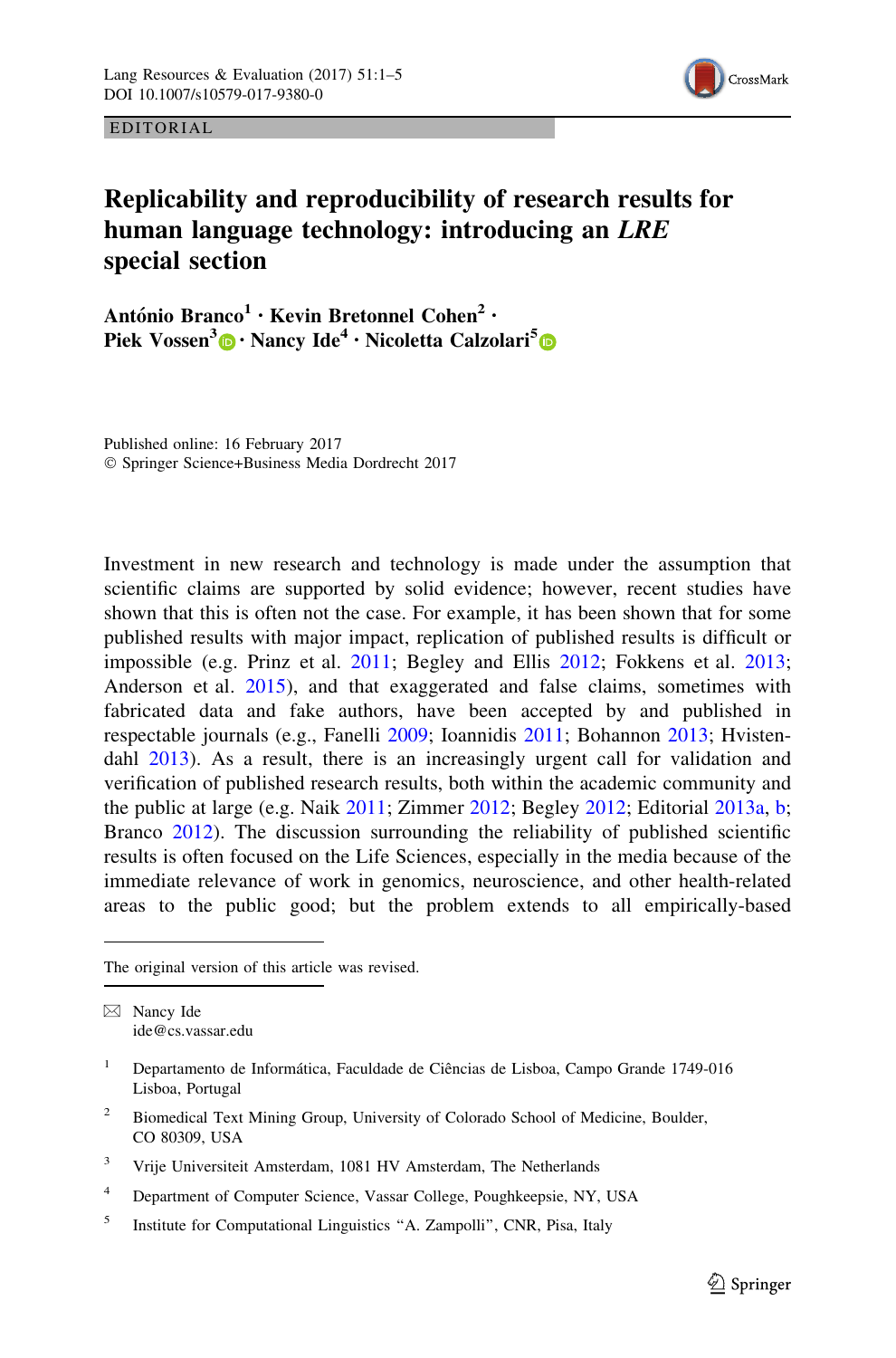disciplines, including human language technology (HLT). In fact, several recent articles have reported on reproducibility and/or replication problems in the HLT field (e.g., Johnson et al. [2007;](#page-3-0) Poprat et al. [2008](#page-4-0); Gao and Vogel [2008;](#page-3-0) Caporaso et al. [2008;](#page-3-0) Kano et al.  $2009$ ; Fokkens et al.  $2013$ ; Hagen et al.  $2015$ ), and two recent workshops<sup>1</sup> have addressed the need for replication and reproduction of HLT results. However, there is no established venue for publications on the topic, and perhaps more problematically, research that investigates existing methods rather than introducing new ones is often implicitly discouraged in the process of peer review.<sup>2</sup>

To address this need, Language Resources and Evaluation (LRE), the premier journal for publication of papers concerning resources that support HLT research as well as evaluation of both resources and results, is acting to encourage the discussion and advancement of what is commonly referred to as replicability and reproducibility in the field of Human Language Technology. Researchers have not always used these two terms consistently, as discussed in Liberman [\(2015](#page-3-0)); here we adopt the distinction between the two terms put forward in Stodden et al. [\(2014](#page-4-0)):

Replication, the practice of independently implementing scientific experiments to validate specific findings, is the cornerstone of discovering scientific truth. Related to replication is reproducibility, which is the calculation of quantitative scientific results by independent scientist using the original datasets and methods. (Preface, p. vii)

It should be noted that despite efforts to distinguish reproducibility and replicability (e.g., by definig ''levels'' of reproducability Dalle ([2012](#page-3-0))), the line between the two is not always clear. What is clear is that whether for the purposes of replication or reproduction of prior results, access to the resources, procedures, parameters, and test data used in an original work is critical to the exercise. It has been argued Ince et al. [\(2012\)](#page-3-0) that insightful reproduction can be an (almost) impossible undertaking without access to the source code, resources (lexica, corpora, tag-sets), explicit test sets (e.g., in case of cross-validation), procedural information (e.g., tokenization rules), and configuration settings, among others<sup>3</sup>; and it has been shown that source code alone is not sufficient to reproduce results Louridas and Gousios [\(2012\)](#page-3-0). Awareness of the importance of open experiments, in which all required resources and information are provided, is evident in publications in high-profile journals such as *Nature* Ince et al.  $(2012)$  $(2012)$  $(2012)$  and initiatives such as *myExperiment*<sup>4</sup> and gitXiv<sup>5</sup>. However, as discussed in Howison and Herbsleb  $(2013)$ , even though its importance is increasingly recognized, often not enough (academic) credit is given for making the code and resources used to produce a set of results available.

<sup>&</sup>lt;sup>1</sup> Workshop on research results reproducibility and resources citation in science and technology of language, Branco et al. ([2016\)](#page-3-0), <http://4real.di.fc.ul.pt>; Replicability and reusability in natural language processing: From data to software sharing, [http://nl.ijs.si/rrnlp2015/.](http://nl.ijs.si/rrnlp2015/)

<sup>&</sup>lt;sup>2</sup> Consider, for example, the question "How novel is the presented approach?" that appears on many HLT conference and journal review forms.

 $3$  See Mende [\(2010](#page-4-0)) for a comprehensive list of the information required to adequately replicate results

<sup>4</sup> [http://www.myexperiment.org.](https://www.myexperiment.org/home)

<sup>5</sup> A repository for ''open collaborative computer science'': <http://www.gitxiv.com/>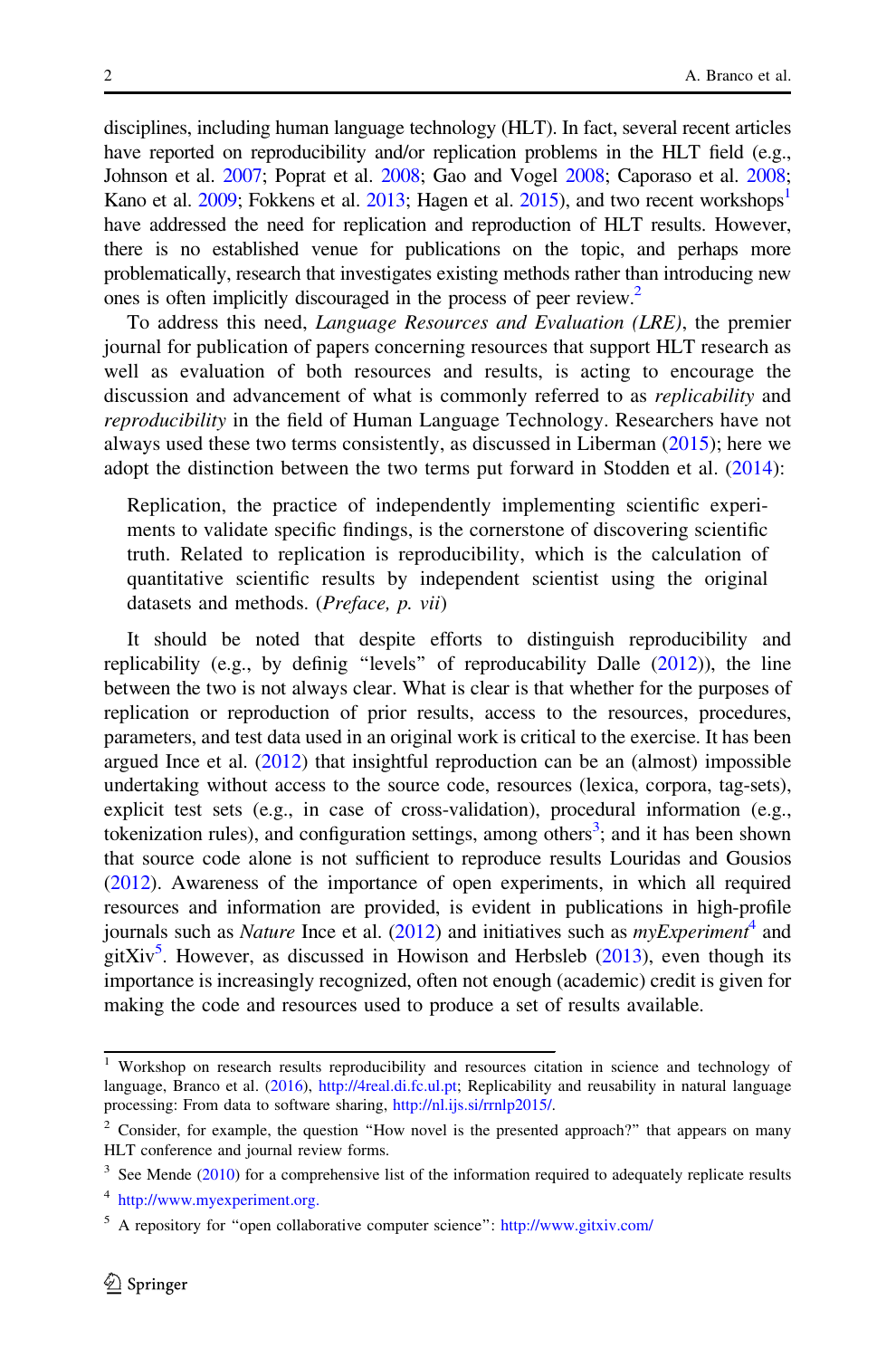By establishing a special section on Replicability and Reproducibility, LRE is encouraging submissions of articles providing positive or negative quantitative assessment of previously published results in the field. We also encourage submission of position papers discussing the procedures for replication and reproduction, including those that may be specific to HLT or could be adopted or adapted from neighboring areas, as well as papers addressing new challenges posed by replication studies themselves. Submissions outlining proposals for solutions to the replicability/reproducibility problem and/or describing platforms that enable and support "slow science"<sup>7</sup> and open, collaborative science in general are also welcome. Articles accepted for publication on the theme will be highlighted in a special section of the *LRE* issue in which they appear, under the heading "replicability and reproducibility". Three members of the LRE Editorial Board (António Branco, Kevin Bretonnel Cohen, and Piek Vossen) have been appointed to oversee the reviewing process for submissions addressing the topic.

At the same time, in order to encourage the availability of the resources required for adequate replication and reproduction of research results, the journal is also strongly encouraging the authors of submissions reporting novel research results to provide full and open access to these materials where possible, by including information about where these materials can be obtained (e.g., a github or gitXiv repository, a URL for a Jupyter Notebook<sup>8</sup>, etc.).<sup>9</sup> Our review form is being modified to reflect this new emphasis, by asking reviewers if full materials have been made openly available.

LRE accepts full papers, survey articles, and Project Notes. Submissions in any of these categories are appropriate for papers reporting on replication/reproduction experiments as well as papers addressing issues surrounding the topic. LRE Project Notes, in particular, provide a venue for publication of information about the availability of materials and experimental data for experiments previously reported in LRE or elsewhere, or data that reflect interim results that can be used in replication/reproduction studies and upon which others can profitably build or expand.

LRE's fostering of submissions reporting results of replicability and reproducibility studies and reports on experimental resource availability reflects its commitment to fostering a fundamentally collaborative (rather than competitive) mindset within the field. In addition, by providing a respected venue for publications on the topic, the journal wishes to reiterate its commitment to ensuring adequate academic credit for research and development activities–including both replicability and reproducibility studies and publication of experimental resources–that traditionally have not been well-recognized in HLT.

<sup>7</sup> [http://slow-science.org.](http://slow-science.org)

<sup>8</sup> <http://jupyter.org>.

<sup>&</sup>lt;sup>9</sup> We recognize that a full definition of what is required for replication/reproduction exercises for HLT is not clearly established, and hope it will be addressed in discussions within the community.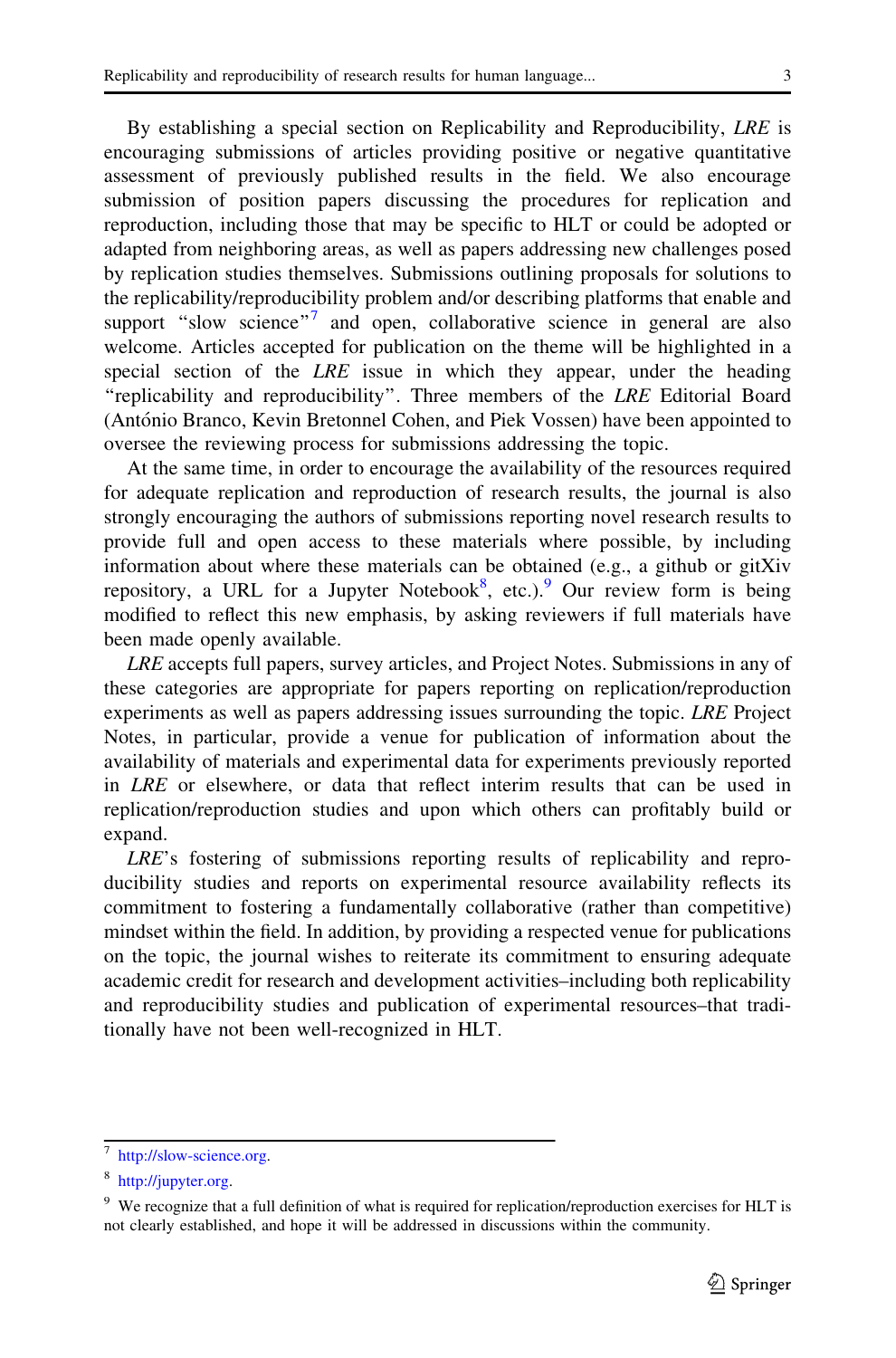## <span id="page-3-0"></span>**References**

- Anderson, J. E., Aarts, A. A., Anderson, C. J., Attridge, P. R., Attwood, A., Axt, J., et al. (2015). Estimating the reproducibility of psychological science. Science, 349(6251), aac4716.
- Begley, C. G., & Ellis, L. M. (2012). Drug development: Raise standards for preclinical cancer research. Nature, 483(7391), 531–533.
- Begley, S. (2012). In cancer science, many "discoveries" don't hold up. Reuters. [http://www.reuters.com/](http://www.reuters.com/article/us-science-cancer-idUSBRE82R12P20120328) [article/us-science-cancer-idUSBRE82R12P20120328](http://www.reuters.com/article/us-science-cancer-idUSBRE82R12P20120328)
- Bohannon, J. (2013). Who's afraid of peer review. Science, 342(6154), 60–65.
- Branco, A. (2012). Reliability and meta-reliability of language resources: Ready to initiate the integrity debate? In The 12th workshop on treebanks and linguistic theories (TLT12).
- Branco, A., Calzolari, N. & Choukri, K. (Eds.). (2016). Workshop on research results reproducibility and resources citation in science and technology of language. 10th language resources and evaluation conference (LREC2016).
- Buchert, T. & Nussbaum, L. (2011). Leveraging business workflows in distributed systems research for the orchestration of reproducible and scalable experiments. In 9ème édition de la conférence MAnifestation des JEunes Chercheurs en Sciences et Technologies de l'Information et de la Communication-MajecSTIC 2012.
- Caporaso, JG., Deshpande, N., Fink, JL., Bourne, PE., Cohen, KB. & Hunter, L. (2008). Intrinsic evaluation of text mining tools may not predict performance on realistic tasks. In Pacific symposium on biocomputing. Pacific symposium on biocomputing. NIH Public Access, (p. 640).
- Dalle, O. (2012). On reproducibility and traceability of simulations. In Proceedings of the 2012 winter simulation conference (WSC) (pp. 1-12). IEEE.
- Drummond, C. (2009). Replicability is not reproducibility: nor is itgood science. In Twenty-Sixth international conference on machinelearning: Workshop on evaluation methods for machine learning IV.
- Editorial. (2013a). Announcement: Reducing our irreproducibility. Nature News Nature
- Editorial. (2013b). Unreliable research: Trouble at the lab. The Economist. [http://www.economist.com/](http://www.economist.com/news/briefing/21588057-scientists-think-science-self-correcting-alarming-degree-it-not-trouble) [news/briefing/21588057-scientists-think-science-self-correcting-alarming-degree-it-not-trouble.](http://www.economist.com/news/briefing/21588057-scientists-think-science-self-correcting-alarming-degree-it-not-trouble)
- Fanelli, D. (2009). How many scientists fabricate and falsify research? a systematic review and metaanalysis of survey data. PloS ONE, 4(5), e5738.
- Fokkens, A., Van Erp, M., Postma, M., Pedersen, T., Vossen, P. & Freire, N. (2013). Offspring from reproduction problems: What replication failure teaches us. In *Proceedings of the 51st annual* meeting of the association for computational linguistics (Vol. 1, pp. 1691–1701).
- Gao, Q. & Vogel, S. (2008). Parallel implementations of word alignment tool. In Software engineering, testing, and quality assurance for natural language processing, association for computational linguistics (pp. 49–57).
- Hagen, M., Potthast, M., Büchner, M. & Stein, B. (2015). Webis: An ensemble for twitter sentiment detection. Citeseer.
- Howison, J. & Herbsleb, JD. (2013). Sharing the spoils: Incentives and collaboration in scientific software development. In *Proceedings of the 2013 conference on computer supported cooperative work* (pp. 459–470).
- Hvistendahl, M. (2013). China's publication bazaar. Science, 342(6162), 1035–1039.
- Ince, D. C., Hatton, L., & Graham-Cumming, J. (2012). The case for open computer programs. Nature, 482(7386), 485–488.
- Ioannidis, J. P. (2011). An epidemic of false claims. Scientific American, 304(6), 16–16.
- Johnson, H. L., Cohen, K. B. & Hunter, L. (2007). A fault model for ontology mapping, alignment, and linking systems. In Pacific symposium on biocomputing. pacific symposium on biocomputing. NIH Public Access (p. 233).
- Kano, Y., Baumgartner, W. A., McCrohon, L., Ananiadou, S., Cohen, K. B., Hunter, L., et al. (2009). U-compare: Share and compare text mining tools with UIMA. Bioinformatics, 25(15), 1997–1998.
- Liberman, M. (2015). Replicability vs. reproducibility or is it the other way around? [http://languagelog.](http://languagelog.ldc.upenn.edu/nll/?p=21956) [ldc.upenn.edu/nll/?p=21956](http://languagelog.ldc.upenn.edu/nll/?p=21956), Accessed 31 Oct 2015.
- Louridas, P., & Gousios, G. (2012). A note on rigour and replicability. ACM SIGSOFT Software Engineering Notes, 37(5), 1–4.